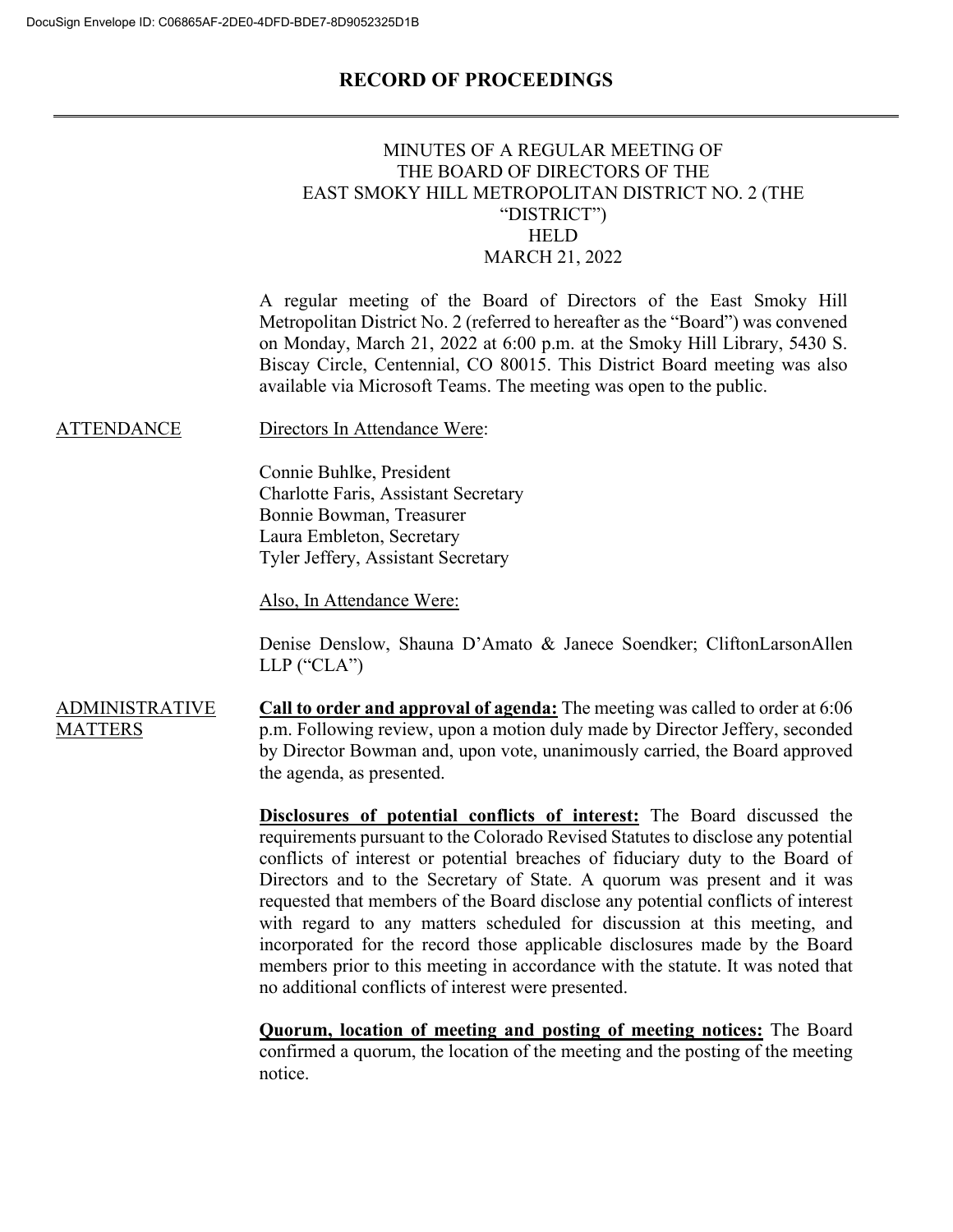# **RECORD OF PROCEEDINGS**

#### **Public comment:** None.

#### CONSENT AGENDA **Minutes from the February 8, 2022 meeting:**

Following review, upon a motion duly made by Director Buhlke, seconded by Director Jeffery and, upon vote, unanimously carried, the Board approved the Consent Agenda item, as presented.

#### LEGAL MATTERS **Other:** None.

FINANCIAL MATTERS **Final/amended budget for 2022:** Ms. Soendker reviewed the final/amended budget for 2022 with the Board. It was noted that Ms. Denslow will follow up with the Board and ensure they have received the document as internet connection was faulty.

**Other:** None.

MANAGER ITEMS **May 2022 Election:** It was noted that Directors Buhlke, Jeffery and Embleton did not submit their Self-Nomination forms in accordance with the deadline and appointments will be made at the May meeting.

> **Capital Reserve Study: discuss park equipment and maintenance:** Ms. Denslow reviewed the Capital Reserve Study with the Board, noting that she will remove the fence pages when a draft is finalized. It was noted that the Board will review the Reserve Study in depth and provide notes to Ms. Denslow.

> **Other:** The Board discussed playground maintenance and updates. It was noted that the Board would like to proceed with a Request for Qualifications process for playground equipment replacement. . It was noted that Ms. Denslow will coordinate with WBA to present concrete options to the Board and will follow up with Ms. Soendker to ensure these goals align with the District's Budget. No action was taken.

LANDSCAPE UPDATE **Other:** None. BOARD MEMBER ITEMS **Status of playground shades:** Ms. D'Amato provided an update to the Board regarding the status of playground shades provided by Tom Tanner, noting options for shade storage including the HOA shed and a nearby storage unit. The Board inquired about researching repairs on old shades. **Homeowner Association:** No update was provided.

OTHER BUSINESS **Quorum for next meeting:** A quorum was confirmed for Tuesday, May 10,